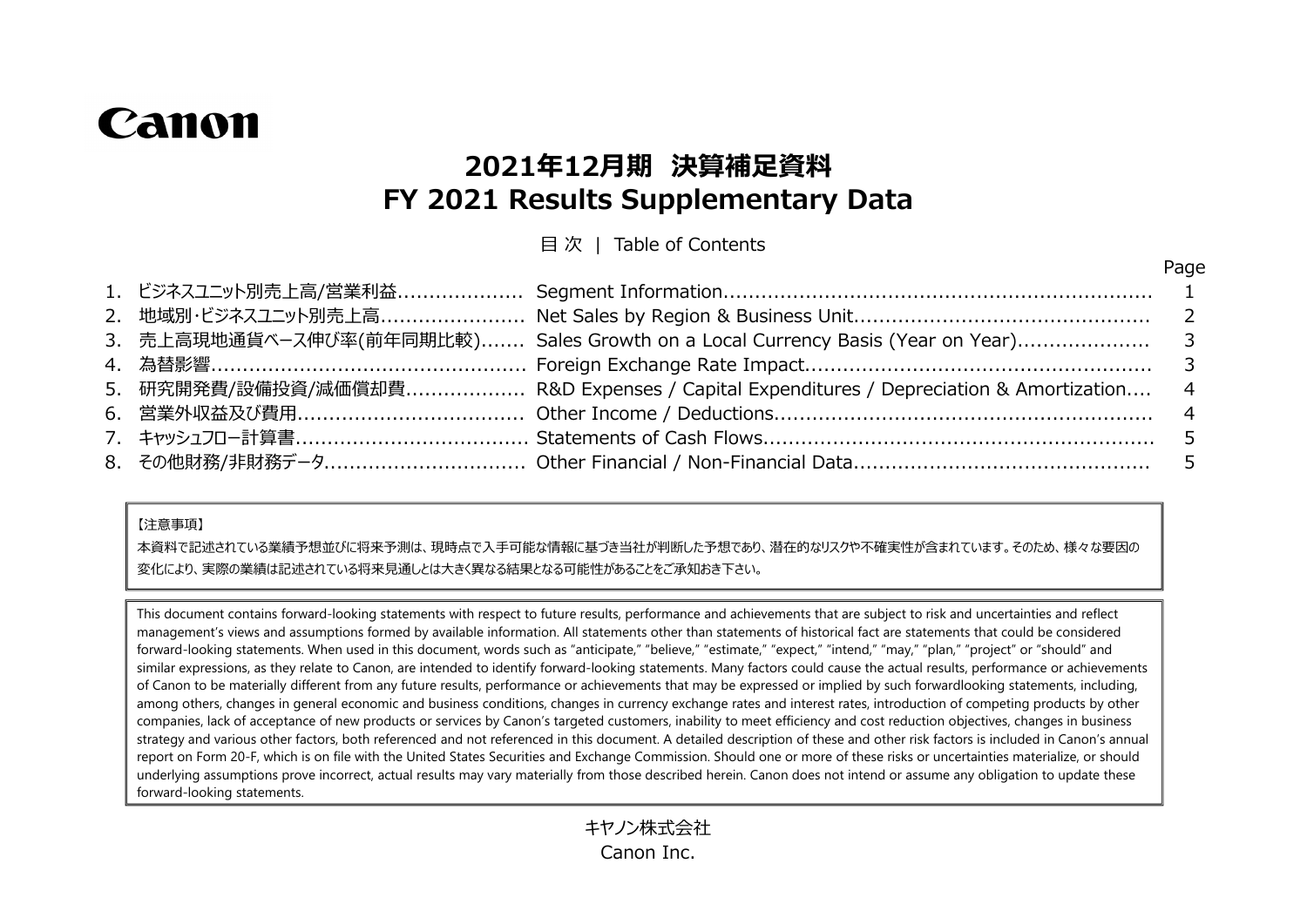#### **1. ビジネスユニット別売上高/営業利益 | Segment Information**

(単位 百万円/Millions of yen)

|              |                                     | FY 2020   |                       | FY 2021   |                      | FY2022     |                | % Change Y/Y       |                |
|--------------|-------------------------------------|-----------|-----------------------|-----------|----------------------|------------|----------------|--------------------|----------------|
|              |                                     | 4Q        | Full Year             | 4Q        | Full Year            | Full Year  | FY2021         |                    | FY 2022        |
|              |                                     | Actual    | Actual                | Actual    | Actual               | Projection | 4Q             | Full Year          | Full Year      |
|              | <b>USD</b>                          | ¥104.50   | ¥106.68               | ¥113.72   | ¥109.93              | ¥112.00    | $+49.22$       | $+43.25$           | $+42.07$       |
|              | <b>EUR</b>                          | ¥124.53   | ¥122.07               | ¥130.07   | ¥129.94              | ¥130.00    | $+45.54$       | $+47.87$           | $+40.06$       |
| プリンティング      | <b>Printing</b>                     |           |                       |           |                      |            |                |                    |                |
| 外部顧客に対する売上高  | External customers                  | 502,054   | 1,800,898             | 519,192   | 1,934,012            | 2,177,400  | $+3.4%$        | $+7.4%$            | $+12.6%$       |
| セグメント間の内部売上高 | Intersegment                        | 1,034     | 3,529                 | 1,458     | 4,835                | 3,900      | $+41.0%$       | $+37.0%$           | $-19.3%$       |
| 売上高 計        | Total sales                         | 503,088   | 1,804,427             | 520,650   | 1,938,847            | 2,181,300  | $+3.5%$        | $+7.4%$            | $+12.5%$       |
| 営業利益         | Operating profit                    | 55,386    | 147,108               | 48,439    | 225,693              | 237,300    | $-12.5%$       | $+53.4%$           | $+5.1%$        |
| 営業利益率        | Operating profit ratio              | 11.0%     | 8.2%                  | 9.3%      | 11.6%                | 10.9%      |                |                    |                |
| イメージング       | Imaging                             |           |                       |           |                      |            |                |                    |                |
| 外部顧客に対する売上高  | External customers                  | 184,674   | 539,560               | 180,609   | 651,494              | 732,000    | $-2.2%$        | $+20.7%$           | $+12.4%$       |
| セグメント間の内部売上高 | Intersegment                        | 611       | 1,754                 | 688       | 2,038                | 600        | $+12.6%$       | $+16.2%$           | $-70.6%$       |
| 売上高 計        | Total sales                         | 185,285   | $\overline{5}$ 41,314 | 181,297   | $\overline{653,}532$ | 732,600    | $-2.2%$        | $+20.7%$           | $+12.1%$       |
| 営業利益         | Operating profit                    | 23,847    | 5,730                 | 21,933    | 78,718               | 84,400     |                | $-8.0\%$ +1,273.8% | $+7.2%$        |
| 営業利益率        | Operating profit ratio              | 12.9%     | 1.1%                  | 12.1%     | 12.0%                | 11.5%      |                |                    |                |
| メディカル        | <b>Medical</b>                      |           |                       |           |                      |            |                |                    |                |
| 外部顧客に対する売上高  | <b>External customers</b>           | 122,320   | 435,368               | 128,334   | 480,029              | 486,600    | $+4.9%$        | $+10.3%$           | $+1.4%$        |
| セグメント間の内部売上高 | Intersegment                        | 432       | 706                   | 123       | 333                  | $\Omega$   | $-71.5%$       | $-52.8%$           | $-100.0\%$     |
| 売上高 計        | Total sales                         | 122,752   | 436,074               | 128,457   | 480,362              | 486,600    | $+4.6%$        | $+10.2%$           | $+1.3%$        |
| 営業利益         | Operating profit                    | 10,293    | 25,244                | 8,233     | 29,420               | 35,200     | $-20.0%$       | $+16.5%$           | $+19.6%$       |
| 営業利益率        | Operating profit ratio              | 8.4%      | 5.8%                  | 6.4%      | 6.1%                 | 7.2%       |                |                    |                |
| インダストリアルその他  | <b>Industrial &amp; Others</b>      |           |                       |           |                      |            |                |                    |                |
| 外部顧客に対する売上高  | <b>External customers</b>           | 137,146   | 385,177               | 127,265   | 449,915              | 474,000    | $-7.2%$        | $+16.8%$           | $+5.4%$        |
| セグメント間の内部売上高 | Intersegment                        | 22,213    | 76,345                | 25,479    | 95,827               | 107,700    | $+14.7%$       | $+25.5%$           | $+12.4%$       |
| 売上高 計        | Total sales                         | 159,359   | 461,522               | 152,744   | 545,742              | 581,700    | $-4.2%$        | $+18.2%$           | $+6.6%$        |
| 営業利益         | Operating profit                    | 7,254     | 20,516                | 18,179    | 44,308               | 61,600     | $+150.6%$      | $+116.0%$          | $+39.0%$       |
| 営業利益率        | Operating profit ratio              | 4.6%      | 4.4%                  | 11.9%     | 8.1%                 | 10.6%      |                |                    |                |
| 消去又は全社       | <b>Corporate &amp; Eliminations</b> |           |                       |           |                      |            |                |                    |                |
| 外部顧客に対する売上高  | <b>External customers</b>           | $-459$    | $-760$                | 49        | $-2,093$             | 0          |                |                    |                |
| セグメント間の内部売上高 | Intersegment                        | $-24,290$ | $-82,334$             | $-27,748$ | $-103,033$           | $-112,200$ |                |                    |                |
| 売上高 計        | Total sales                         | $-24,749$ | $-83,094$             | $-27,699$ | $-105, 126$          | $-112,200$ | $\overline{a}$ | $\equiv$           | $\blacksquare$ |
| 営業利益         | Operating profit                    | $-20,547$ | $-88,051$             | $-21,427$ | $-96,221$            | $-86,500$  | $\overline{a}$ | $\sim$             |                |
|              | Operating profit ratio              |           |                       |           |                      |            |                |                    |                |
| 連結合計         | Total                               |           |                       |           |                      |            |                |                    |                |
| 外部顧客に対する売上高  | <b>External customers</b>           | 945,735   | 3,160,243             | 955,449   | 3,513,357            | 3,870,000  | $+1.0%$        | $+11.2%$           | $+10.2%$       |
| セグメント間の内部売上高 | Intersegment                        |           |                       |           |                      | $\Omega$   |                | $\sim$             |                |
| 売上高 計        | Total sales                         | 945,735   | 3,160,243             | 955,449   | 3,513,357            | 3,870,000  | $+1.0\%$       | $+11.2%$           | $+10.2%$       |
| 営業利益         | Operating profit                    | 76,233    | 110,547               | 75,357    | 281,918              | 332,000    | $-1.1%$        | $+155.0%$          | $+17.8%$       |
| 営業利益率        | Operating profit ratio              | 8.1%      | 3.5%                  | 7.9%      | 8.0%                 | 8.6%       |                |                    |                |

※内部報告及び管理体制の変更に基づき、2021年第1四半期よりセグメント区分の名称および構成を変更しており、2020年度も遡及して組み替えています。

\*Based on the realignment of internal reporting and management structure, changes were made to the names and composition of segments

from the first quarter of 2021. Information pertaining to fiscal year 2020 has also been restated to conform to this change.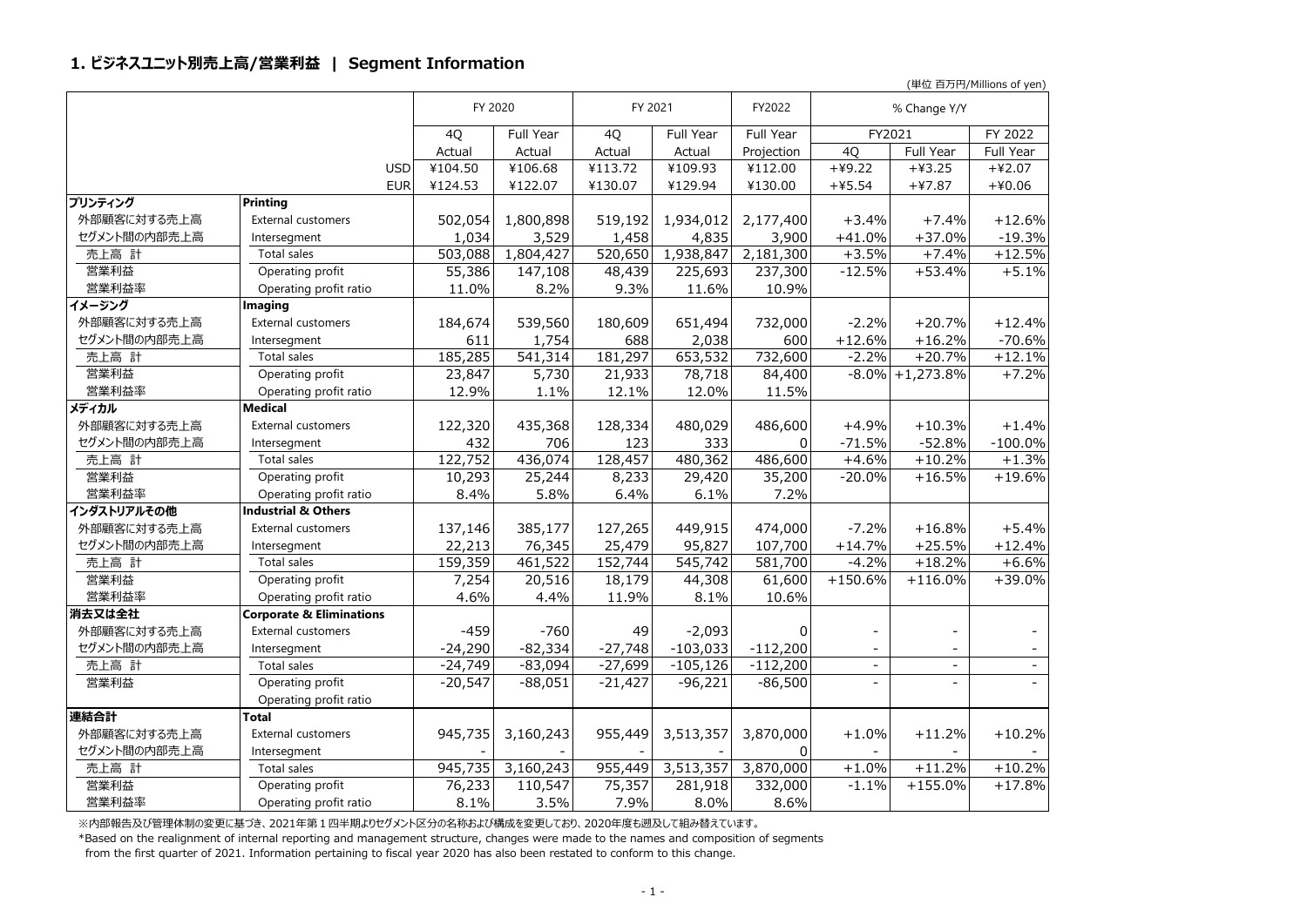#### **2. 地域別・ビジネスユニット別売上高 | Net Sales by Region & Business Unit**

|                       |                       |                     |                      |                     |                              |                                      |                          |                      | (単位 白万円/Millions of yen)         |
|-----------------------|-----------------------|---------------------|----------------------|---------------------|------------------------------|--------------------------------------|--------------------------|----------------------|----------------------------------|
|                       |                       |                     | FY 2020              | FY 2021             |                              | FY2022                               |                          | % Change Y/Y         |                                  |
|                       |                       | 4Q                  | Full Year            | 4Q                  | Full Year                    | <b>Full Year</b>                     | FY 2021                  |                      | FY 2022                          |
|                       |                       | Actual              | Actual               | Actual              | Actual                       | Projection                           | 4Q                       | Full Year            | Full Year                        |
| 国内                    | Japan                 |                     |                      |                     |                              |                                      |                          |                      |                                  |
| プリンティング               | Printing              | 123,573             | 450,722              | 125,198             | 446,193                      |                                      | $+1.3%$                  | $-1.0%$              |                                  |
| イメージング                | Imaging               | 15,125              | 46,443               | 14,356              | 51,548                       | $\overline{\phantom{a}}$             | $-5.1%$                  | $+11.0%$             | $\sim$                           |
| メディカル                 | Medical               | 48,763              | 179,288              | 50,617              | 210,325                      | $\overline{\phantom{a}}$             | $+3.8%$                  | $+17.3%$             | $\overline{\phantom{a}}$         |
| インダストリアルその他           | Industrial & Others   | 34,515              | 130,612              | 38,145              | 124,405                      | $\overline{\phantom{a}}$             | $+10.5%$                 | $-4.8%$              | $\sim$                           |
| 消去又は全社                | Eliminations          | $-459$              | $-760$               | 49                  | $-2,093$                     | $\mathbf{r}$                         |                          |                      | $\sim$                           |
| 合計                    | Total                 | 221,517             | 806,305              | 228,365             | 830,378                      | 858,900                              | $+3.1%$                  | $+3.0%$              | $+3.4%$                          |
| 海外                    | <b>Overseas</b>       |                     |                      |                     |                              |                                      |                          |                      |                                  |
| プリンティング               | Printing              | 378,481             | 1,350,176            | 393,994             | 1,487,819                    |                                      | $+4.1%$                  | $+10.2%$             |                                  |
| イメージング                | Imaging               | 169,549             | 493,117              | 166,253             | 599,946                      | $\bar{\phantom{a}}$                  | $-1.9%$                  | $+21.7%$             | $\sim$                           |
| メディカル                 | Medical               | 73,557              | 256,080              | 77,717              | 269,704                      |                                      | $+5.7%$                  | $+5.3%$              | $\sim$                           |
| インダストリアルその他           | Industrial & Others   | 102,631             | 254,565              | 89,120              | 325,510                      | $\blacksquare$                       | $-13.2%$                 | $+27.9%$             |                                  |
| 合計                    | Total                 | 724,218             | 2,353,938            | 727,084             | 2,682,979                    | 3,011,100                            | $+0.4%$                  | $+14.0%$             | $+12.2%$                         |
| 米州                    | <b>Americas</b>       |                     |                      |                     |                              |                                      |                          |                      |                                  |
| プリンティング               | Printing              | 144,792             | 532,541              | 150,440             | 588,899                      |                                      | $+3.9%$                  | $+10.6%$             |                                  |
| イメージング                | Imaging               | 71,604              | 199,535              | 67,502              | 239,385                      | $\equiv$                             | $-5.7%$                  | $+20.0%$             | $\mathbb{L}^+$                   |
| メディカル                 | Medical               | 26,284              | 94,199               | 32,106              | 109,185                      | $\mathbf{r}$                         | $+22.2%$                 | $+15.9%$             |                                  |
| インダストリアルその他           | Industrial & Others   | 9,072               | 26,176               | 8,492               | 31,370                       | $\sim$                               | $-6.4%$                  | $+19.8%$             |                                  |
| 合計                    | Total                 | 251,752             | 852,451              | 258,540             | 968,839                      | 1,108,800                            | $+2.7%$                  | $+13.7%$             | $+14.4%$                         |
| 欧州                    | <b>Europe</b>         |                     |                      |                     |                              |                                      |                          |                      |                                  |
| プリンティング               | Printing              | 153,673             | 529,572              | 155,809             | 583,336                      |                                      | $+1.4%$                  | $+10.2%$             |                                  |
| イメージング                | Imaging               | 54,304              | 160,607              | 53,581              | 201,503                      | $\blacksquare$                       | $-1.3%$                  | $+25.5%$             |                                  |
| メディカル                 | Medical               | 26,371              | 87,881               | 25,424              | 88,292                       |                                      | $-3.6%$                  | $+0.5%$              |                                  |
| インダストリアルその他           | Industrial & Others   | 7,106               | 17,556               | 7,500               | 21,767                       | $\overline{\phantom{a}}$             | $+5.5%$                  | $+24.0%$             |                                  |
| 合計                    | Total                 | 241,454             | 795,616              | 242,314             | 894,898                      | 1,005,500                            | $+0.4%$                  | $+12.5%$             | $+12.4%$                         |
| アジア・オセアニア             | Asia & Oceania        |                     |                      |                     |                              |                                      |                          |                      |                                  |
| プリンティング               | Printing              | 80,016              | 288,063              | 87,745              | 315,584                      |                                      | $+9.7%$                  | $+9.6%$              |                                  |
| イメージング                | Imaging               | $\overline{43,641}$ | 132,975              | 45,170              | 159,058                      | $\overline{\phantom{a}}$             | $+3.5%$                  | $+19.6%$             | $\overline{\phantom{a}}$         |
| メディカル                 | Medical               | 20,902              | 74,000               | 20,187              | 72,227                       | $\overline{\phantom{a}}$             | $-3.4%$                  | $-2.4%$              | $\blacksquare$                   |
| インダストリアルその他           | Industrial & Others   | 86,453              | 210,833              | 73,128              | 272,373                      | $\blacksquare$                       | $-15.4%$                 | $+29.2%$             | $\sim$                           |
| 合計                    | Total                 | 231,012             | 705,871              | 226,230             | 819,242                      | 896,800                              | $-2.1%$                  | $+16.1%$             | $+9.5%$                          |
| セグメント間の内部売上           | Intersegment          |                     |                      |                     |                              |                                      |                          |                      |                                  |
| プリンティング               | Printing              | 1,034               | 3,529                | 1,458               | 4,835                        |                                      | $+41.0%$                 | $+37.0%$             |                                  |
| イメージング                | Imaging<br>Medical    | 611<br>432          | 1,754<br>706         | 688                 | 2,038<br>333                 | $\overline{\phantom{a}}$<br>$\equiv$ | $+12.6%$                 | $+16.2%$<br>$-52.8%$ | $\blacksquare$<br>$\omega$       |
| メディカル                 |                       |                     |                      | 123                 | 95,827                       | $\blacksquare$                       | $-71.5%$                 | $+25.5%$             |                                  |
| インダストリアルその他<br>消去又は全社 | Industrial & Others   | 22,213<br>$-24,290$ | 76,345<br>$-82,334$  | 25,479<br>$-27,748$ |                              | $\overline{\phantom{a}}$             | $+14.7%$                 |                      | $\blacksquare$<br>$\blacksquare$ |
| 合計                    | Eliminations          | 0                   |                      | 0                   | $-103,033$<br>$\overline{0}$ | $\overline{0}$                       | $\blacksquare$           |                      |                                  |
| 連結合計                  | Total<br><b>Total</b> |                     | 0                    |                     |                              |                                      |                          |                      | $\overline{a}$                   |
| プリンティング               |                       |                     |                      |                     |                              |                                      |                          |                      | $\overline{\phantom{a}}$         |
| イメージング                | Printing<br>Imaging   | 503,088<br>185,285  | 1,804,427<br>541,314 | 520,650<br>181,297  | 1,938,847<br>653,532         | $\overline{\phantom{a}}$             | $+3.5%$<br>$-2.2%$       | $+7.4%$<br>$+20.7%$  | $\blacksquare$                   |
| メディカル                 | Medical               | 122,752             | 436,074              | 128,457             | 480,362                      | $\mathbf{r}$                         | $+4.6%$                  | $+10.2%$             | $\overline{\phantom{a}}$         |
| インダストリアルその他           | Industrial & Others   | 159,359             | 461,522              | 152,744             | 545,742                      | $\equiv$                             | $-4.2%$                  | $+18.2%$             | $\omega$                         |
| 消去又は全社                | Eliminations          | $-24,749$           | $-83,094$            | $-27,699$           | $-105, 126$                  | $\equiv$                             | $\overline{\phantom{a}}$ |                      | $\blacksquare$                   |
| 合計                    | Total                 | 945,735             | 3,160,243            | 955,449             | 3,513,357                    | 3,870,000                            | $+1.0%$                  | $+11.2%$             | $+10.2%$                         |
|                       |                       |                     |                      |                     |                              |                                      |                          |                      |                                  |

※内部報告及び管理体制の変更に基づき、2021年第1四半期よりセグメント区分の名称および構成を変更しており、2020年度も遡及して組み替えています。

\*Based on the realignment of internal reporting and management structure, changes were made to the names and composition of segments

from the first quarter of 2021. Information pertaining to fiscal year 2020 has also been restated to conform to this change.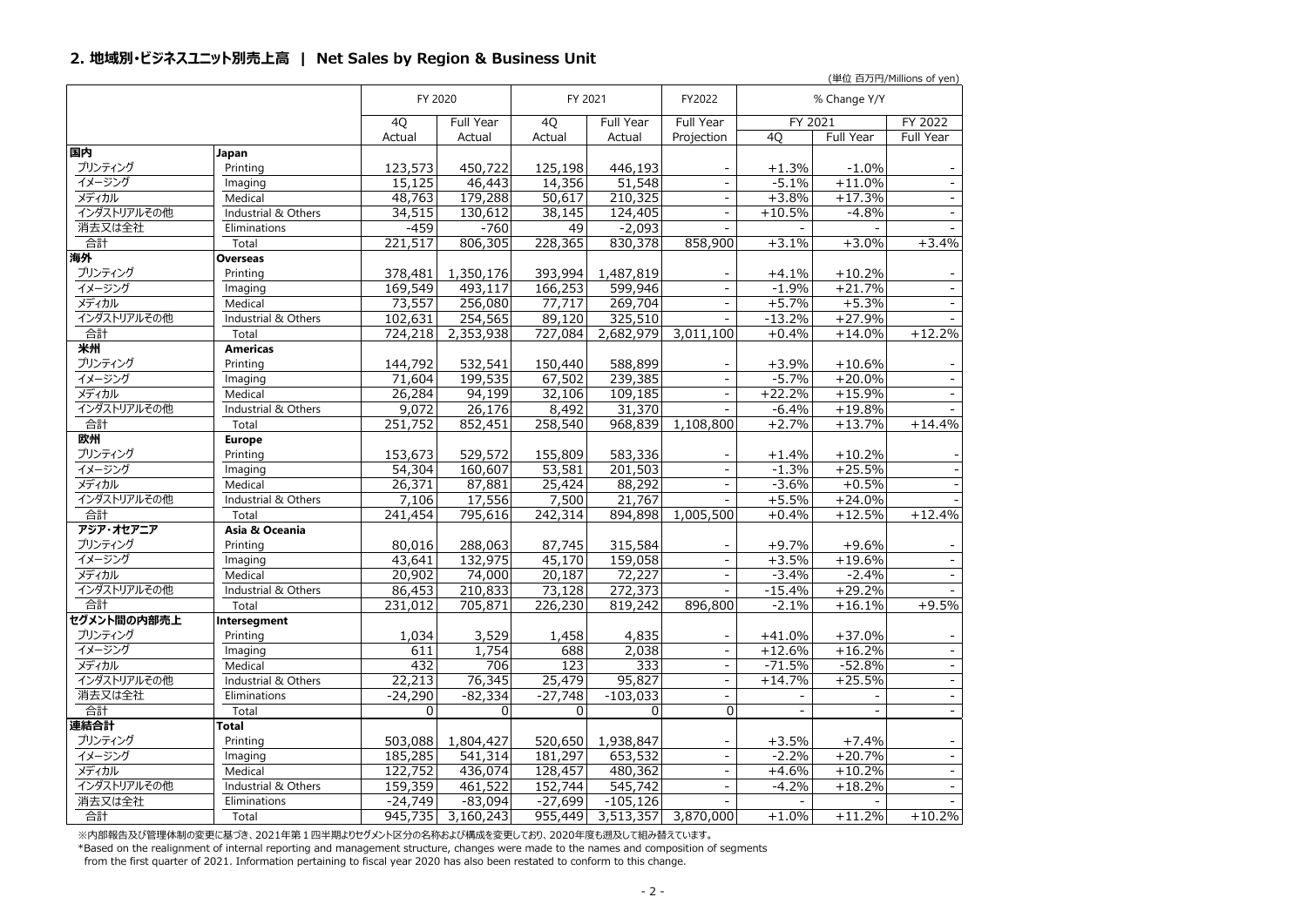**Sales Growth on a Local Currency Basis (Year on Year)**

|         |             |                                |                  | FY 2021  |           | FY 2022    |
|---------|-------------|--------------------------------|------------------|----------|-----------|------------|
|         |             |                                |                  |          |           |            |
|         |             |                                |                  | 4Q       | Full Year | Full Year  |
|         |             |                                |                  | Actual   | Actual    | Projection |
| プリンティング |             | <b>Printing</b>                |                  |          |           |            |
| 国内      |             | Japan                          |                  | +1.3%    | $-1.0\%$  |            |
| 海外      |             | Overseas                       |                  | $-2.6%$  | $+5.3%$   |            |
| 合計      |             | Total                          |                  | $-1.5%$  | $+3.8%$   | $+11.9%$   |
| イメージング  |             | Imaging                        |                  |          |           |            |
| 国内      |             | Japan                          |                  | $-5.1%$  | $+11.0%$  |            |
| 海外      |             | Overseas                       |                  | $-8.9%$  | $+15.4%$  |            |
| 合計      |             | Total                          |                  | $-8.6%$  | $+15.0%$  | $+11.0%$   |
| メディカル   |             | <b>Medical</b>                 |                  |          |           |            |
| 国内      |             | Japan                          |                  | $+3.8%$  | $+17.3%$  |            |
| 海外      |             | Overseas                       |                  | $-0.4%$  | $+1.5%$   |            |
| 合計      |             | Total                          |                  | $+1.0%$  | $+7.9%$   | $+0.7%$    |
|         | インダストリアルその他 | <b>Industrial &amp; Others</b> |                  |          |           |            |
| 国内      |             | Japan                          |                  | $+10.5%$ | $-4.8%$   |            |
| 海外      |             | Overseas                       |                  | $-15.0%$ | $+26.2%$  |            |
| 合計      |             | Total                          |                  | $-5.3%$  | $+17.3%$  | $+6.4%$    |
| 合計      |             | Total                          |                  |          |           |            |
| 国内      |             | Japan                          |                  | $+3.1%$  | $+3.0%$   |            |
| 海外      |             | Overseas                       |                  | $-5.6%$  | $+9.3%$   |            |
|         | 米州          |                                | Americas         | $-5.7%$  | $+10.2%$  |            |
|         | 欧州          |                                | Europe           | $-3.9%$  | $+6.1%$   |            |
|         | アジア・オセアニア   |                                | Asia and Oceania | $-7.3%$  | $+11.7%$  |            |
| 合計      |             | Total                          |                  | $-3.6%$  | $+7.7%$   | $+9.5%$    |

### **3. 売上高現地通貨ベース伸び率 (前年同期比較) 4. 為替影響 | Foreign Exchange Rate Impact**

#### **(1) 売上影響額(前年同期比) Amount of Impact on Net Sales (Year on Year)**

|            | FY 2021 | FY 2022    |           |  |
|------------|---------|------------|-----------|--|
|            | 40      | Full Year  | Full Year |  |
|            | Actual  | Projection |           |  |
| <b>USD</b> | $+271$  | $+386$     | $+202$    |  |
| <b>EUR</b> | $+88$   | $+480$     |           |  |
| Other      | $+75$   | $+242$     | $+19$     |  |
| Total      | +434    | $+1,108$   | $+218$    |  |

#### 合計 Total -8.6% +15.0% +11.0% **(2) 1円の変動による影響額 Impact of Foreign Exchange Rate per Yen**

|            |                     | FY 2022    |
|------------|---------------------|------------|
|            |                     | Full Year  |
|            |                     | Projection |
| 売上高        | On sales            |            |
| <b>USD</b> | <b>USD</b>          | 120        |
| <b>EUR</b> | EUR                 | 62         |
| 営業利益       | On operating profit |            |
| <b>USD</b> | USD                 | 40         |
| <b>EUR</b> | EUR                 |            |

\*Based on the realignment of internal reporting and management structure, changes were made to the names and composition of segments from the first quarter of 2021. Information pertaining to fiscal year 2020 has also been restated to conform to this change. ※内部報告及び管理体制の変更に基づき、2021年第1四半期よりセグメント区分の名称および構成を変更しており、2020年度も遡及して組み替えています。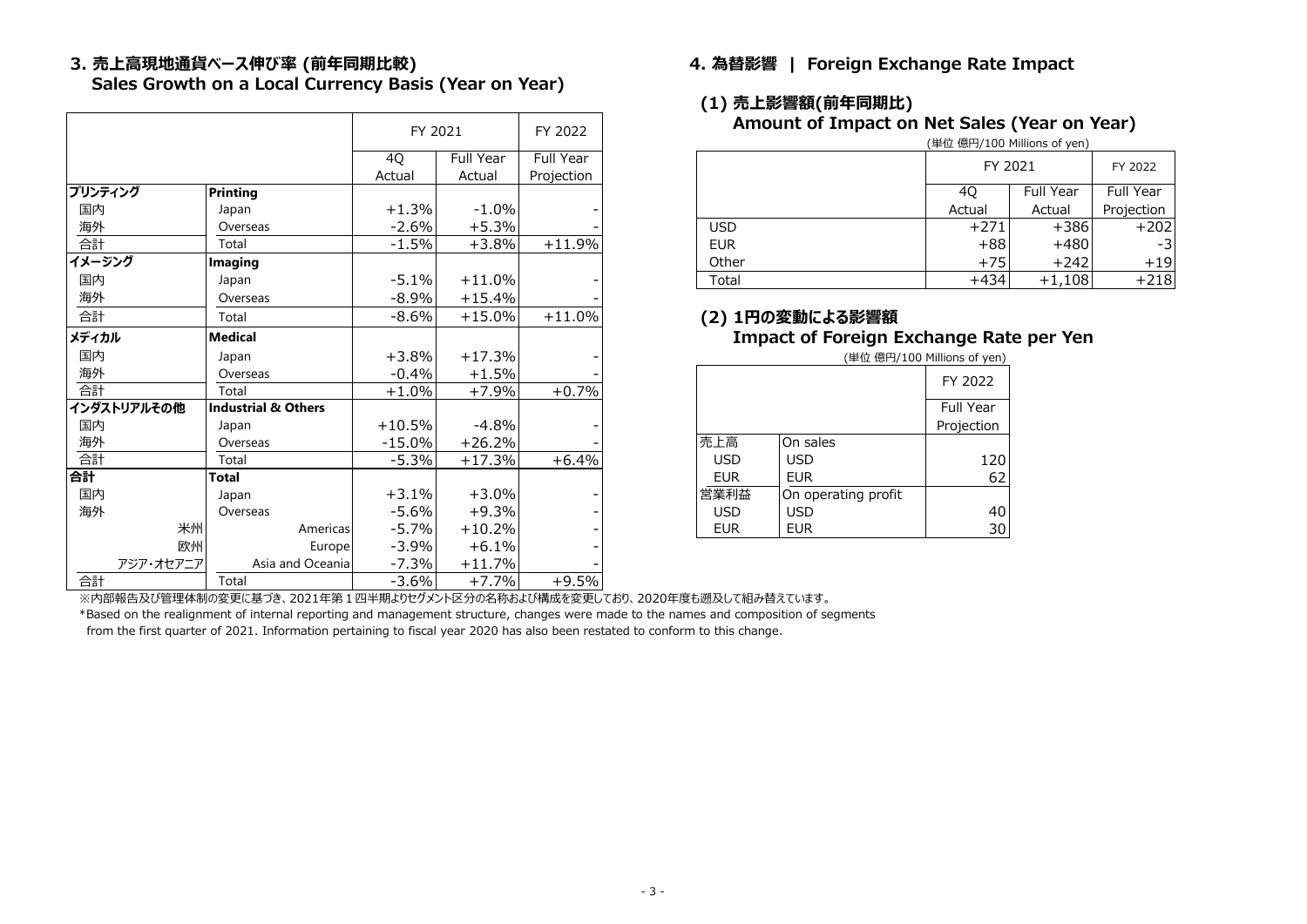#### **5. 研究開発費/設備投資/減価償却費 | R&D Expenses / Capital Expenditures / Depreciation & Amortization**

|             |                                        |           |           | (単位 百万円/Millions of yen) |
|-------------|----------------------------------------|-----------|-----------|--------------------------|
|             |                                        | FY 2020   | FY 2021   | FY 2022                  |
|             |                                        | Full Year | Full Year | Full Year                |
|             |                                        | Actual    | Actual    | Projection               |
| 研究開発費       | <b>R&amp;D Expenses</b>                |           |           |                          |
| プリンティング     | Printing                               | 99,098    | 101,151   |                          |
| イメージング      | Imaging                                | 71,843    | 76,028    |                          |
| メディカル       | Medical                                | 39,927    | 42,732    |                          |
| インダストリアルその他 | Industrial & Others                    | 35,891    | 40,408    |                          |
| 消去又は全社      | Corporate & Eliminations               | 25,553    | 27,019    |                          |
| 合計          | Total                                  | 272,312   | 287,338   | 300,000                  |
| 売上高研究開発費比率  | % of Net Sales                         | 8.6%      | 8.2%      | 7.8%                     |
| 設備投資        | <b>Capital Expenditures</b>            |           |           |                          |
| プリンティング     | Printing                               | 56,613    | 63,609    |                          |
| イメージング      | Imaging                                | 12,540    | 12,069    |                          |
| メディカル       | Medical                                | 7,244     | 11,888    |                          |
| インダストリアルその他 | Industrial & Others                    | 21,276    | 25,759    |                          |
| 消去又は全社      | Corporate & Eliminations               | 64,054    | 65,675    |                          |
| 合計          | Total                                  | 161,727   | 179,000   | 210,000                  |
| 減価償却費       | <b>Depreciation &amp; Amortization</b> |           |           |                          |
| プリンティング     | Printing                               | 69,725    | 69,549    |                          |
| イメージング      | Imaging                                | 22,201    | 21,840    |                          |
| メディカル       | Medical                                | 11,781    | 12,435    |                          |
| インダストリアルその他 | Industrial & Others                    | 28,720    | 27,677    |                          |
| 消去又は全社      | Corporate & Eliminations               | 95,398    | 89,745    |                          |
| 合計          | Total                                  | 227,825   | 221,246   | 230,000                  |

※内部報告及び管理体制の変更に基づき、2021年第1四半期よりセグメント区分の名称および構成を変更しており、2020年度も遡及して組み替えています。

\*Based on the realignment of internal reporting and management structure, changes were made to the names and composition of segments from the first quarter of 2021. Information pertaining to fiscal year 2020 has also been restated to conform to this change.

#### **6. 営業外収益及び費用 | Other Income / Deductions**

|         |                                    | FY 2020  |           | FY 2021  |           | FY2022     | Amount Change Y/Y |           |           |
|---------|------------------------------------|----------|-----------|----------|-----------|------------|-------------------|-----------|-----------|
|         |                                    | 40       | Full Year | 40       | Full Year | Full Year  | FY 2021           |           | FY 2022   |
|         |                                    | Actual   | Actual    | Actual   | Acutal    | Projection | 40                | Full Year | Full Year |
| 金融収支    | Interest and dividend, net         | 381      | 2,069     | 508      | 1,585     | 213        | $+127$            | -484      | $-1,372$  |
| 為替差損益   | FX gain (loss)                     | $-1,631$ | $-4,451$  | $-7,362$ | $-21,746$ | $-528$     | $-5,731$          | $-17,295$ | $+21,218$ |
| 持分法投資損益 | Equity earnings of affiliated cos. | $-709$   | $-994$    | 276      | 1,396     | 997        | $+985$            | $+2,390$  | $-399$    |
| その他     | Other, net                         | 5,910    | 23,109    | 2,780    | 39,553    | 27,318     | $-3,130$          | $+16,444$ | $-12,235$ |
| 合計      | Total                              | 3,951    | 19,733    | $-3,798$ | 20,788    | 28,000     | $-7,749$          | $+1,055$  | $+7,212$  |

(単位 百万円/Millions of yen)